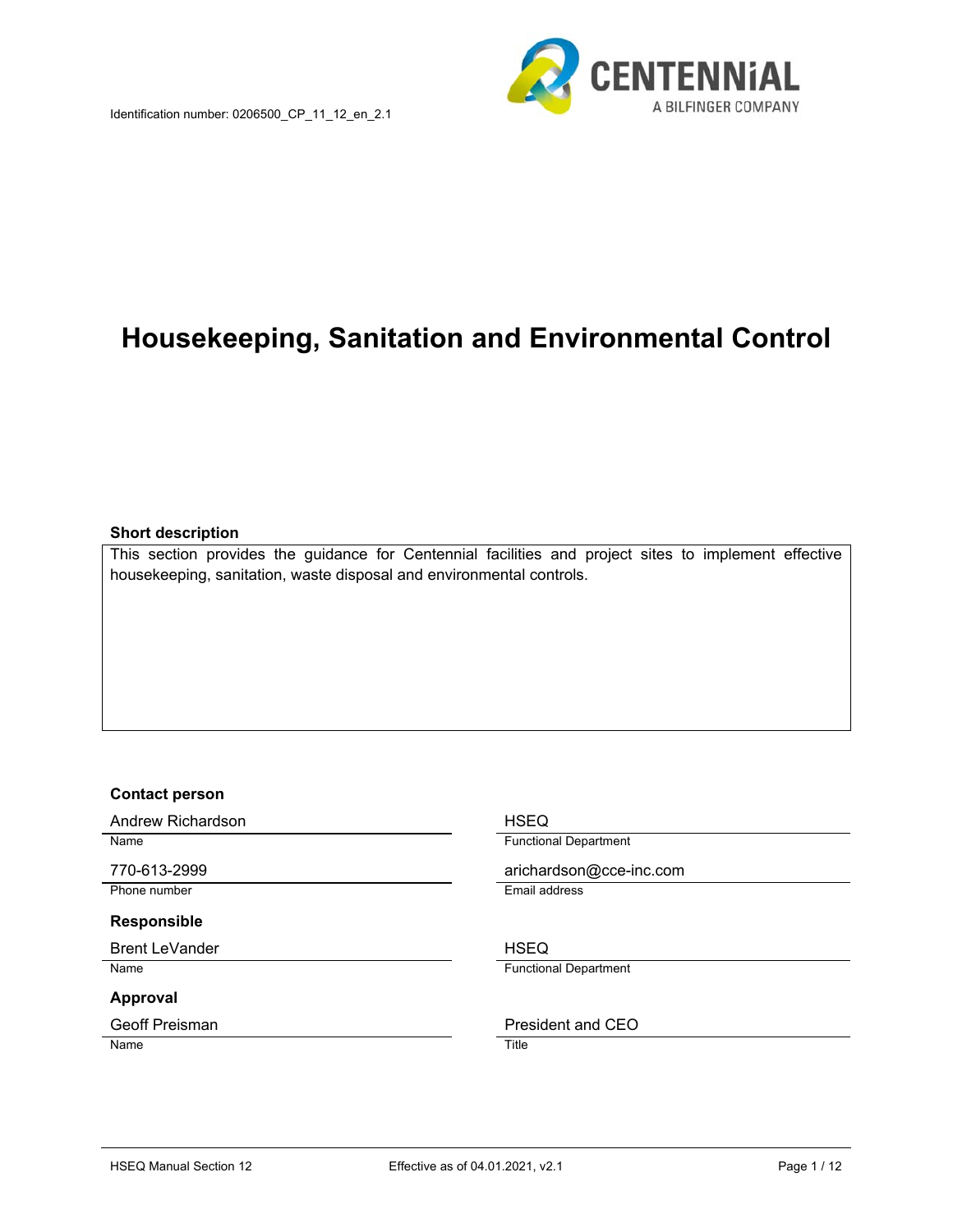# **Content**

| 1 |     |       |  |  |  |  |
|---|-----|-------|--|--|--|--|
| 2 |     |       |  |  |  |  |
| 3 |     |       |  |  |  |  |
| 4 |     |       |  |  |  |  |
|   | 4.1 |       |  |  |  |  |
|   | 4.2 |       |  |  |  |  |
| 5 |     |       |  |  |  |  |
| 6 |     |       |  |  |  |  |
|   | 6.1 |       |  |  |  |  |
|   | 6.2 |       |  |  |  |  |
|   | 6.3 |       |  |  |  |  |
|   | 6.4 |       |  |  |  |  |
|   | 6.5 |       |  |  |  |  |
|   |     | 6.5.1 |  |  |  |  |
|   |     | 6.5.2 |  |  |  |  |
|   | 6.6 |       |  |  |  |  |
|   |     | 6.6.1 |  |  |  |  |
|   |     | 6.6.2 |  |  |  |  |
| 7 |     |       |  |  |  |  |
| 8 |     |       |  |  |  |  |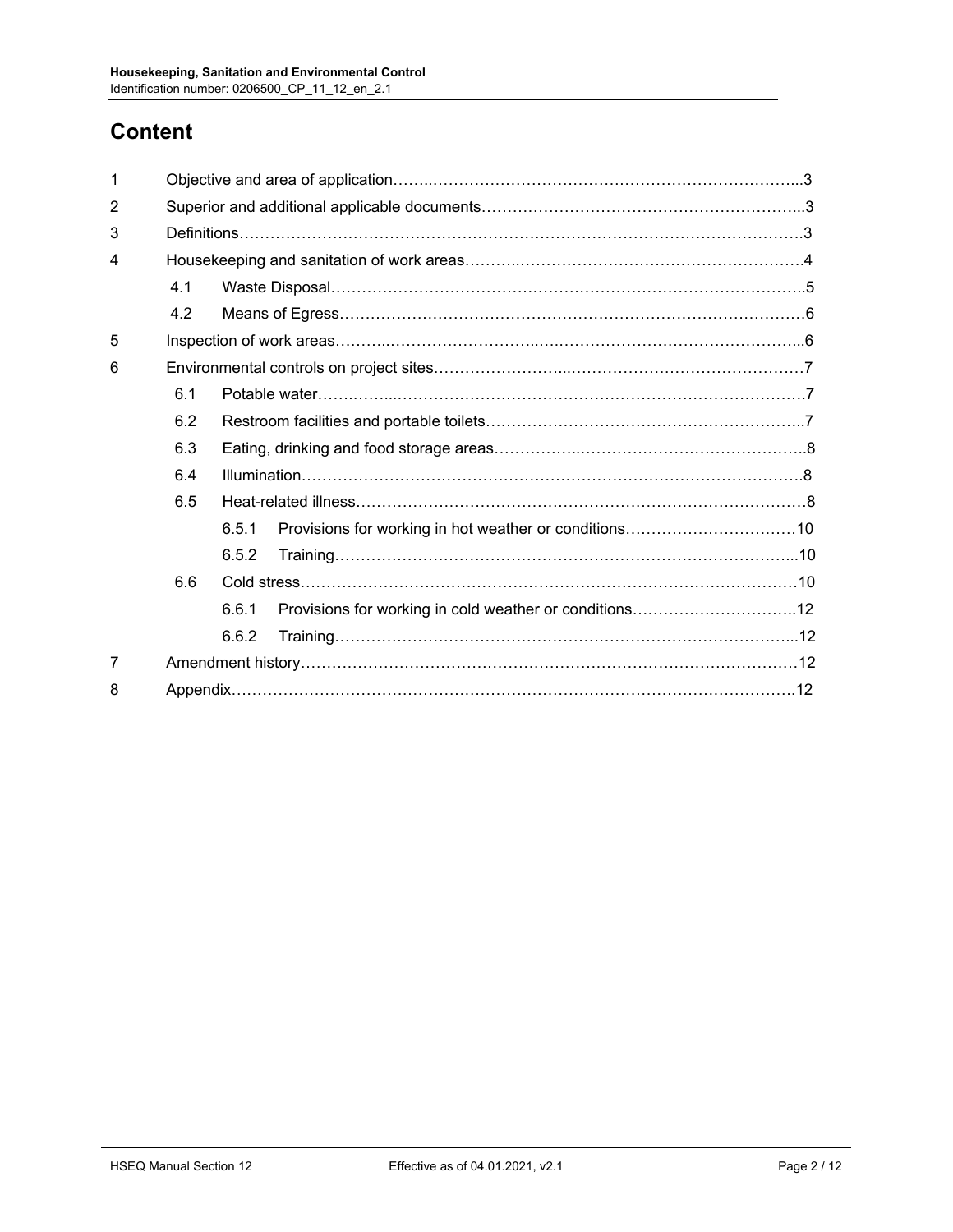# **1 Objective and area of application**

The objective of this procedure is to identify the requirements for Centennial employees and subcontractors working in facilities or on project sites to control the environmental conditions and factors that could lead to unsafe or unsanitary conditions in the workplace. This involves performing a comprehensive risk assessment to identify activities that could lead to potential adverse effects on the environment or cause impairment of health to employees, subcontractors or other affected personnel. The project superintendent is responsible to perform an initial risk assessment and ongoing risk assessments as conditions change. This procedure provides the basic framework for the requirements of the following elements:

- **Housekeeping and sanitation**
- Potable water
- Toilets
- **Eating and drinking areas on project sites**
- **Illumination**
- **Waste management and disposal**
- **Heat related illness**
- Cold stress

This procedure applies to all Centennial:

- Construction project sites
- Permanent office facilities
- **Temporary office facilities**

## **2 Superior and additional applicable documents**

1000\_GP\_11\_01\_en\_6.0 Global Policy on Health, Safety, Environment/Sustainability and Quality (HSEQ)

This section of the HSEQ Manual applies to all Centennial employees and subcontractors who are performing work in Centennial facilities and project sites. There may be more stringent requirements than this section as defined by specific State, local or contact specific requirements. If there is a conflict between this section and other applicable regulations, the more stringent will apply.

## **3 Definitions**

| <b>Term</b>  | <b>Definition</b>                                                                          |
|--------------|--------------------------------------------------------------------------------------------|
| Centennial   | All Centennial employees, joint venture employees, subcontractors<br>and business partners |
| Housekeeping | All activities related to the cleanliness of facilities, project sites,                    |

The following definitions of terms are important for an understanding of this section.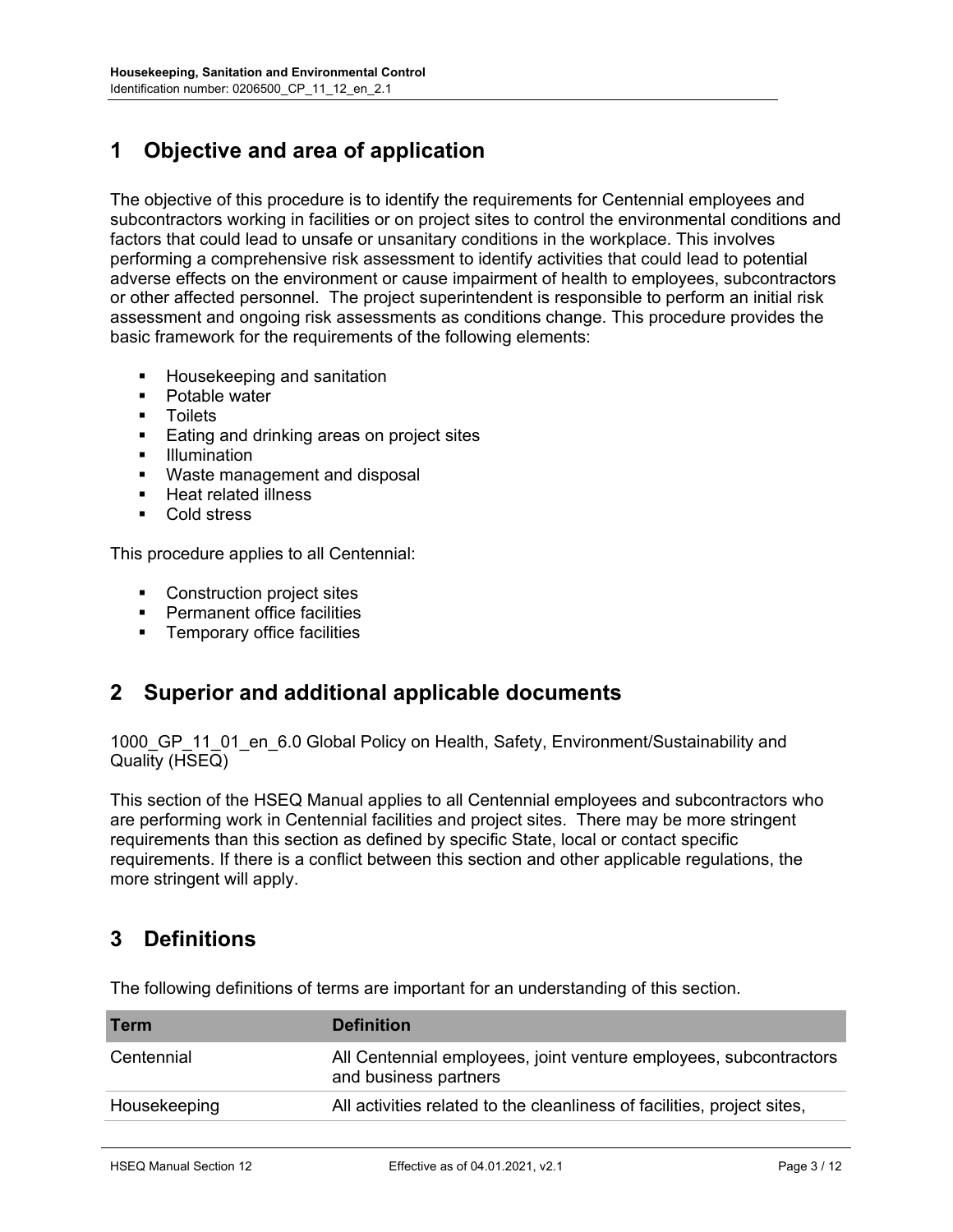|                    | materials, and equipment and the elimination of nonessential<br>materials and hazardous conditions caused by the accumulation of<br>debris, materials or equipment                                                                                                 |
|--------------------|--------------------------------------------------------------------------------------------------------------------------------------------------------------------------------------------------------------------------------------------------------------------|
| <b>HSEQ</b>        | Health, Safety, Environment and Quality                                                                                                                                                                                                                            |
| Potable water      | Drinking water that meets the standards of the State or local<br>authority having jurisdiction                                                                                                                                                                     |
| Heat stroke        | The most serious form of heat-related illness and occurs when the<br>body becomes unable to regulate its core temperature. Sweating<br>stops and the body can no longer rid itself of excess heat. Signs<br>include confusion, loss of consciousness, and seizures |
| Heat exhaustion    | The body's response to loss of water and salt from heavy sweating.<br>Signs include headache, nausea, dizziness, weakness, irritability,<br>thirst, and heavy sweating                                                                                             |
| Heat cramps        | Muscle cramping caused by the loss of body salts and fluid during<br>sweating                                                                                                                                                                                      |
| Heat rash          | A skin irritation caused by sweat that does not evaporate from the<br>skin                                                                                                                                                                                         |
| <b>NOAA</b>        | National Oceanic and Atmospheric Administration                                                                                                                                                                                                                    |
| Hypothermia        | Occurs when body heat is lost faster than it can be replaced and<br>the normal body temperature (98.6°F) drops to less than 95°F                                                                                                                                   |
| <b>Frostbite</b>   | An injury to the body that is caused by freezing of the skin and<br>underlying tissues                                                                                                                                                                             |
| <b>Trench foot</b> | A painful condition of the feet caused by long immersion in cold<br>water or mud and marked by blackening and death of surface<br>tissue                                                                                                                           |

# **4 Housekeeping and sanitation of work areas**

Centennial facilities and project sites shall be kept as clean as possible, taking into consideration the nature of the work. Routine maintenance and upkeep of a workplace will be conducted to ensure that hazards are not introduced through work processes. Construction sites can present many hazards to employees when they are performing construction-related activities. Keeping Centennial project sites clean and free of debris will assist in the reduction of work-related hazards and incidents.

Effective housekeeping and sanitation practices result in the following benefits for Centennial employees, subcontractors and other personnel associated with our facilities or project sites:

- Decreased slip, trip and fall incidents
- **Decreased fire hazards**
- **EXEC** Lower worker exposures to hazardous substances
- Greater efficiency in equipment cleanup and maintenance
- **Improved hygienic conditions**
- **Reduced probability of property damage incidents**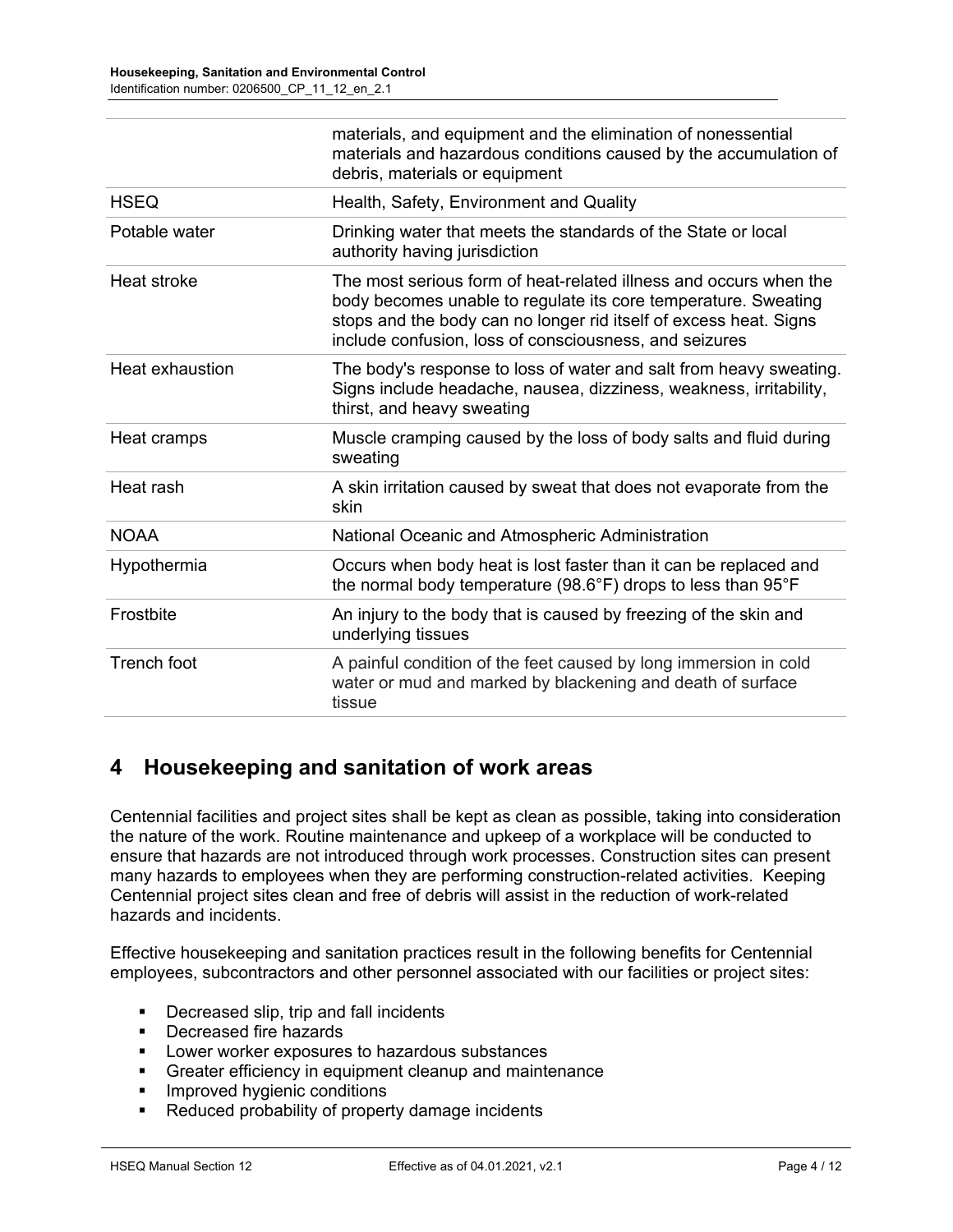- Improved morale
- **IMPROVED PRODUCTIVITY**

All Centennial employees and subcontractors shall maintain their respective workplace and/or project sites in a clean and orderly manner. Housekeeping and cleanliness during construction operations is a vital function that reduces incidents and improves overall safety performance and efficiency. The housekeeping practice involves proper storage, use and disposal of the various materials used during the construction process.

Subcontractors will ensure that all construction related materials that are stored or actively being used on elevated surfaces are secured at all times. Subcontractors will minimize and limit activities that require materials to be used or stored on elevated surfaces.

The following general housekeeping practices must be applied to all work locations and all areas where employees or subcontractors perform maintenance, construction, or other activities:

- Adequate access and egress must be provided from all work areas
- Walking/working surfaces will be maintained clean and clear of debris and materials
- Stairways, passageways and gangways will be free of materials, supplies and obstructions
- Garbage, scrap, and other trash materials are to be disposed of in containers constructed of noncombustible materials
- Material and equipment will be stored only in appropriate storage or lay-down locations
- **EXED Liquid spills are to be cleaned up immediately**
- Protruding nails, screws or splinters must be removed from scrap lumber or other materials
- **Equipment and tools are to be kept clean and in good working condition**
- Individual work areas are to be kept clean to insure that work activity may proceed in an orderly and efficient manner
- Tools, supplies, parts, and equipment will not be used in a manner that would be hazardous or adversely affect the work quality
- Excavations and trenches are to be covered or barricaded at the end of the work day
- Place appropriate trash and recyclable containers at locations for Centennial facilities and project sites
- Storage or accumulation of combustible materials is prohibited
- All workplaces will be maintained in such a manner as to avoid creating harborage of vermin including rodents, insects, etc.

## **4.1 Waste disposal**

All construction waste must be collected into containers before disposal. These wastes include general waste, trash (nontoxic, non-hazardous) and hazardous wastes. Separate containers must be provided for the collection and separation of waste, trash and other refuse. Additional separate containers must be provided with lids for hazardous wastes to prevent sparks or other ignition sources from coming into contact with hazardous wastes. Hazardous Wastes can include used oil, used oil filters, oily rags and flammable wastes as well as caustics, acids, harmful dusts, etc.

All waste produced by the project shall be packaged, transported, and disposed of according to Federal, State, local or contract specifications. Hazardous waste shall be properly labeled and stored until removed from the project site.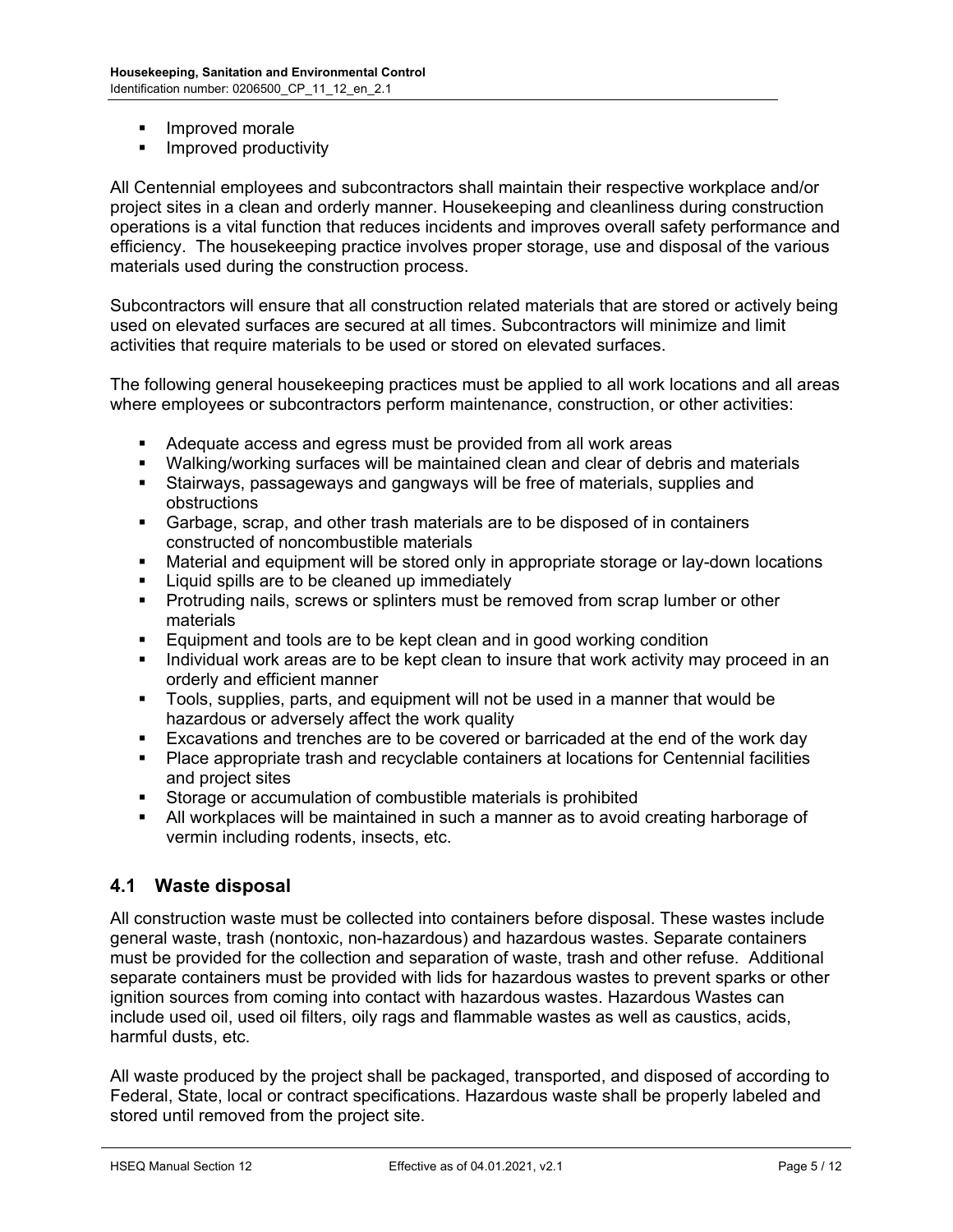All subcontractors shall provide the Centennial project superintendent with a list of hazardous materials and chemicals along with a copy of the relevant Safety Data Sheet (SDS) for each material that will be used on the project site. All SDSs shall be maintained by the project superintendent and stored in the project safety binder or a separate binder and will be readily accessible to all employees. The SDS will also be used to reference the proper storage and disposal of materials and chemicals. See HSEQ Manual section 16- Hazard Communication for additional information.

Refuse, waste and debris shall not be permitted to accumulate on Centennial project sites. The project superintendent is responsible to ensure the following:

- Trash and recycleable containers are placed and marked for proper use
- Refuse, waste and debris are removed at regular intervals
- Disposal of trash, waste and debris is in accordance with Federal regulations, local codes and contract specifications
- Contaminated materials will be collected, secured and stored in appropriate containers until removed from the project site
- Containers use for disposal of solid or liquid waste shall not leak and must be maintained in a sanitary condition

## **4.2 Means of egress**

All Centennial project sites shall be organized and maintained as to provide free and unobstructed egress from all parts of the building, structure or site at all times when it is occupied by employees or subcontractors. Means of egress shall be continually maintained free of all obstructions or impediments to allow immediate evacuation or emergency response. All means of emergency egress shall be clearly marked.

## **5 Inspection of work areas**

Centennial facilities and construction work areas shall be inspected for potential hazards of cleanliness and sanitation at least weekly. The assigned facility manager is responsible to inspect all Centennial facilities and locations within the scope of his or her responsibility. Project superintendents are responsible for inspecting all project sites under his or her operational control for cleanliness and sanitation.

Inspection documentation, deficiency tracking and assignment of responsibility for corrective action will follow HSEQ Manual Section 7 - HSEQ Inspections, Surveillance and Monitoring.

Inspection of work areas will include verification that:

- Cleanliness is being maintained as an integral part of every work operation
- Adequate type and number of receptacles are available for waste and debris
- Cleaning and removal of waste and debris is being performed regularly
- Stairways, aisles, corridors, and passageways are free from loose material and debris and are not used for storage
- **Tools, cords, equipment and other materials are not strewn about where they may cause** tripping or other hazards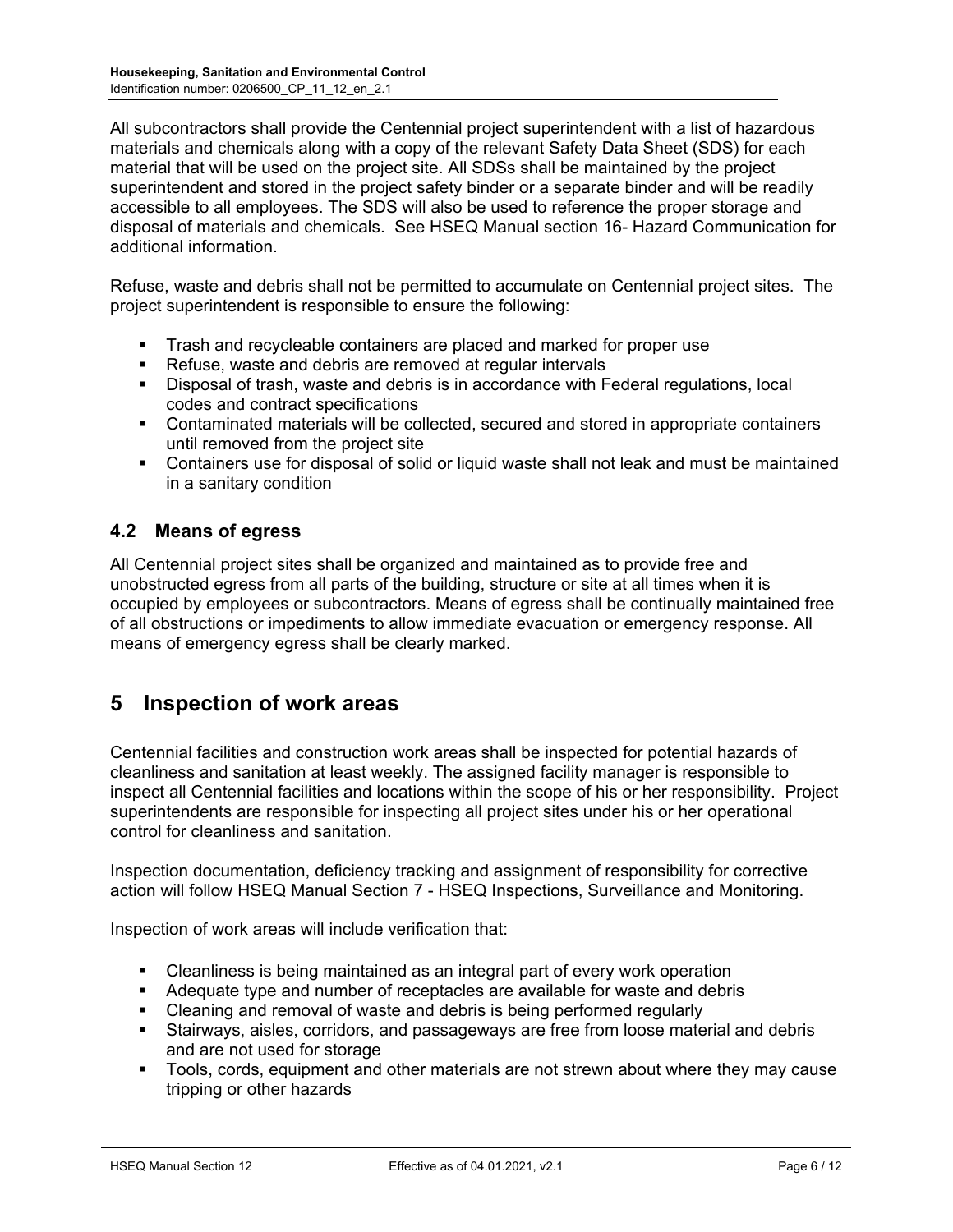# **6 Environmental controls on project sites**

Centennial project sites are to be kept clean and sanitary to protect the health of employees, subcontractors, customers and members of the public. When sanitation hazards exist that cannot be eliminated or controlled through engineering or administrative controls then appropriate PPE will be utilized. Sanitation will be managed properly and integrated effectively with all other site activities.

## **6.1 Potable water**

Where potable water is not plumbed or otherwise continuously supplied, it shall be provided in sufficient quantity. During times of heat stress, the requirement for the quantity of potable water may be increased according to Federal, state or local regulations.

The following provisions apply to potable water for employees and subcontractors on Centennial project sites:

- An adequate supply of potable water will be provided on all Centennial project sites
- Each subcontractor is responsible to provide an adquate amount of potable water for his or her workers
- Portable containers used to dispense drinking water will be capable of being tightly closed and equipped with a tapor spiget
- The use of a shared or "common cup" is prohibited
- Containers used to distribute drinking water will be clearly marked as "potable water" or "drinking water" and not used for any other purpose
- Containers containing non-potable water will be clearly marked as "non-potable"
- Potable water shall be dispensed by means that prevent contamination between the consumer and the source
- When single service cups are used the following applies:
	- o A sanitary storage container shall be provided to store unused cups
	- o A trash receptacle shall be provided for disposal of used cups
- Portable drinking water containers shall be thoroughly cleaned and sanitized daily

## **6.2 Restroom facilities and toilets**

Centennial project sites will be adequately equipped with restroom facilities or portable toilets to accommodate the number of personnel assigned to the project site.

The following provisions apply to restroom facilities and portable toilets on Centennial project sites:

- Restroom facilities and portable toilets are cleaned and serviced at regular intervals to prevent an unsanitary condition
- Sewage disposal methods will not create an unsanitary condition or health hazard
- Under temporary field conditions, provisions shall be made to assure not less than one toilet facility is available
- Restroom facilities and portable toilets are equipped with hand soap or other similar cleansing agent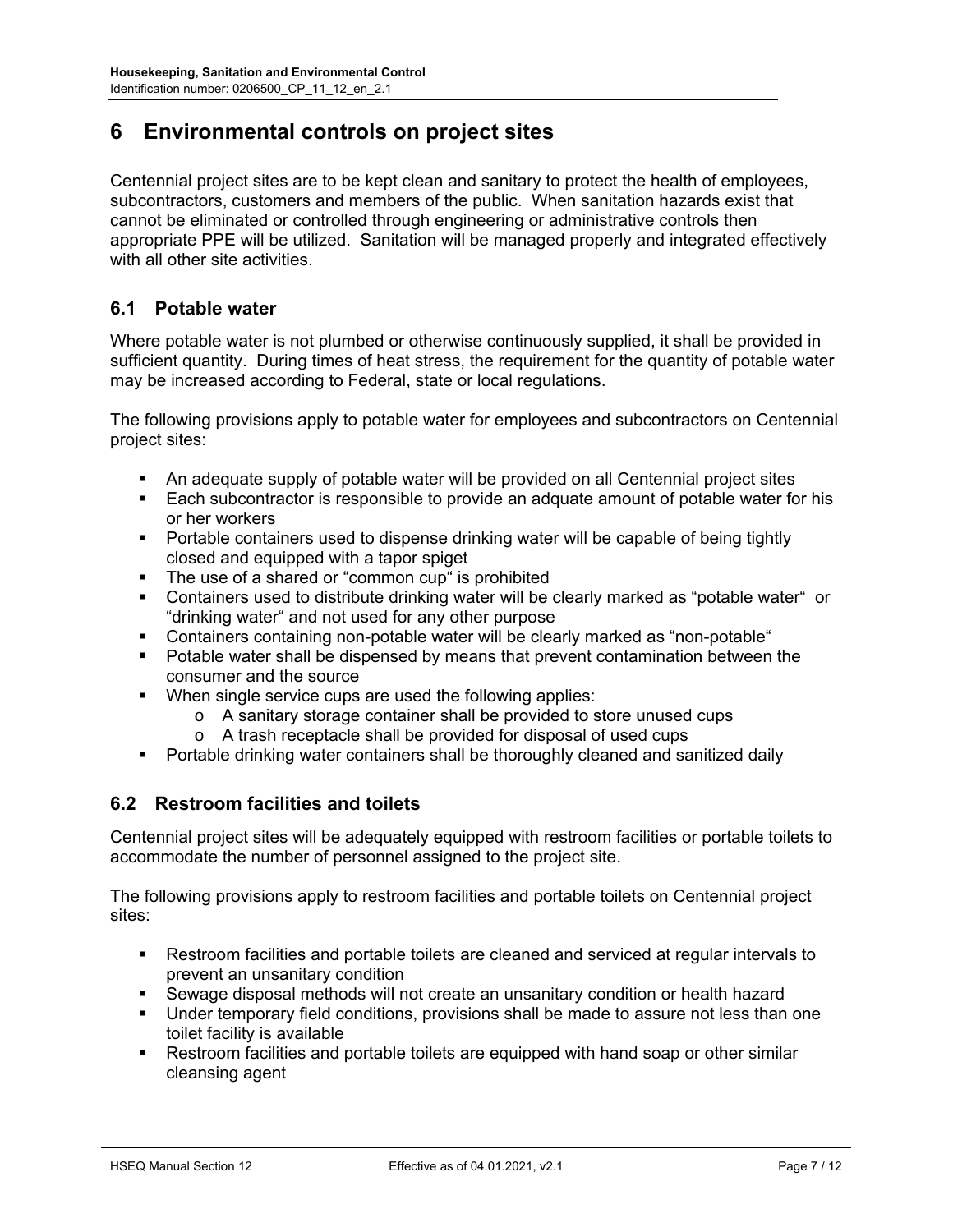#### **6.3 Eating, drinking and food storage areas**

Centennial employees and subcontractors will not be permitted to eat, drink or store food in construction areas where toxic substances or potential health hazards exist. Eating, drinking and food storage areas will be identified by the project superintendent prior to beginning work on the project site. Food and drink debris shall be properly disposed of into appropriate waste receptacles and not left undisposed of for possible infestation of vermin.

#### **6.4 Illumination**

Centennial project sites and work areas will be adequately illuminated according to the task or work activity that is proceeding. Construction areas, aisles, stairs, ramps, runways, corridors, offices, shops, and storage areas where work is in progress shall be lighted with either natural or artificial means, to an illumination intensity equal to or greater than the levels indicated in the following chart:

| <b>Foot Candles</b> | <b>Area of Operation</b>                                                                                                                                                                 |
|---------------------|------------------------------------------------------------------------------------------------------------------------------------------------------------------------------------------|
| 5                   | General construction area lighting                                                                                                                                                       |
| 3                   | Concrete placement, excavation and waste areas, access ways, active                                                                                                                      |
|                     | storage areas, loading platforms, re-fueling and field maintenance areas                                                                                                                 |
| 5                   | Indoors: warehouses, corridors, hallways and exit discharge areas                                                                                                                        |
| 5                   | Tunnels, shafts and general underground work areas                                                                                                                                       |
| 10                  | General construction plant and shops (batch plants, screening plants,<br>mechanical and electrical equipment rooms, carpenter shops, active store<br>rooms, indoor toilets and workrooms |
| 30                  | First aid stations, infirmaries and offices                                                                                                                                              |

For areas or operations not covered above, refer to the American National Standard A11.1 1965, R1970, Practice for Industrial Lighting, for recommended values of illumination.

## **6.5 Heat related illness**

Periodically, Centennial employees and subcontractors may be required to work in hot environments. If adequate engineering, administrative controls or personal protective equipment (PPE) are not properly implemented or used, the results of this exposure to heat could lead to heat-related illness.

Below are the specific health problems caused heat-related illness:

- **Heat stroke**
- Heat exhaustion
- **Heat cramps**
- Heat rash

Heat-related illness is also linked to other injuries that may not be directly related to heat such as falls, equipment operation accidents and other work-related incidents due to the effects of exposure to excessive heat. Such incidents may occur when an individual who is exposed to excessive heat becomes fatigued, dizzy, confused or disoriented. There are several factors that may contribute to an individual be affected by heat-related illness:

High temperature, humidity and/or limited air movement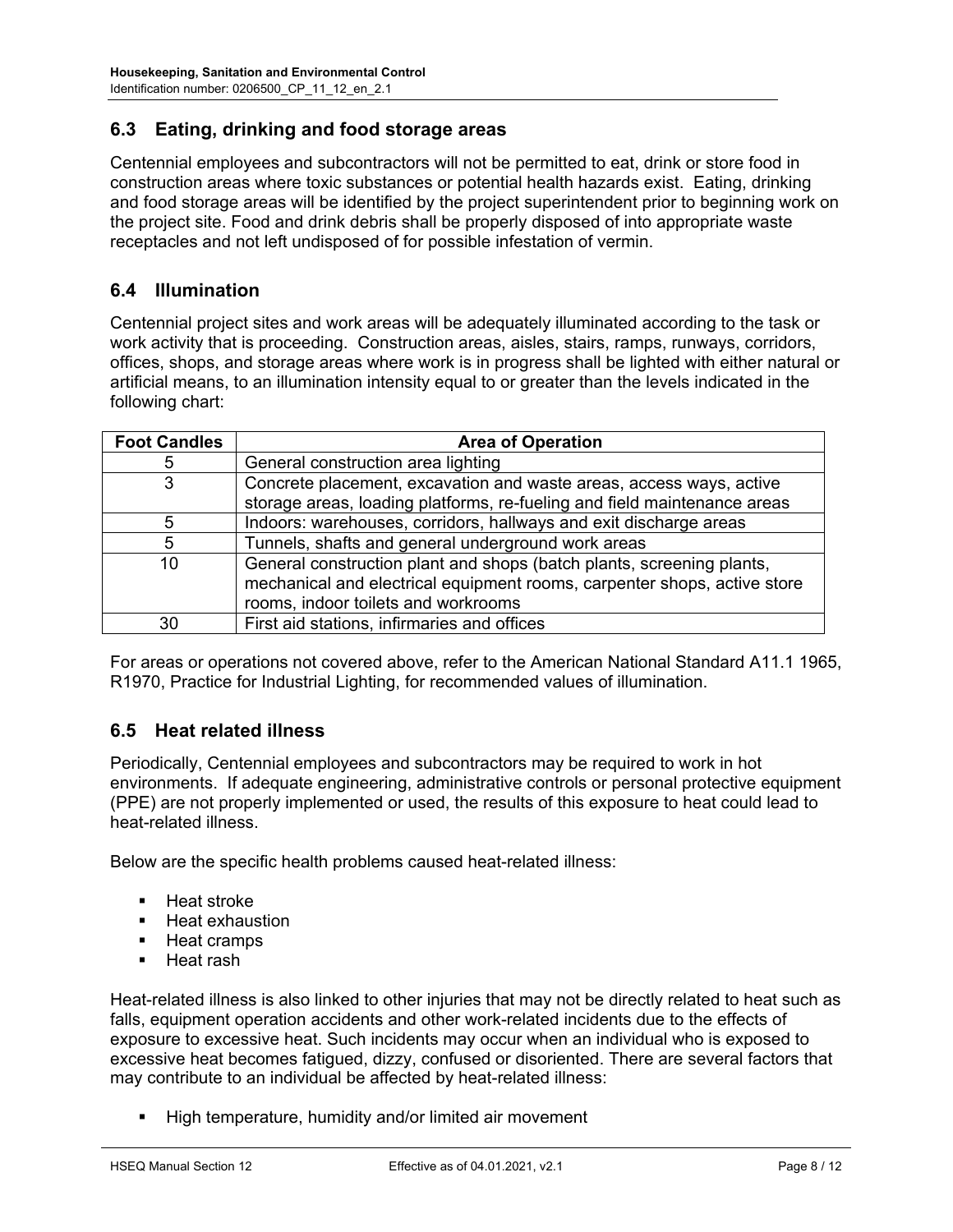- **Low fluid consumption**
- Direct exposure to a solar load (direct sunlight)
- Physical exertion
- **EXEC** Layering of protective clothing
- **Poor physical condition or contributing heatlh problems including certain medications**
- Pregancy
- Acclimatization to heat<br>Previous heat-related ill
- Previous heat-related illness

The chart below depicts health problems associated with heat-related illness, the symptoms of each heatlh problem and the first aid or first responder actions used to minimize the effects of heat-related illnes.

|                           | <b>Symptoms</b>                                                                                                                                                                                                                                                                                                                                                  | <b>First aid</b>                                                                                                                                                                                                                                                                                                                                                                                                                           |
|---------------------------|------------------------------------------------------------------------------------------------------------------------------------------------------------------------------------------------------------------------------------------------------------------------------------------------------------------------------------------------------------------|--------------------------------------------------------------------------------------------------------------------------------------------------------------------------------------------------------------------------------------------------------------------------------------------------------------------------------------------------------------------------------------------------------------------------------------------|
| <b>Heat stroke</b>        | Confusion<br>$\blacksquare$<br>Fainting<br>$\blacksquare$<br><b>Seizures</b><br>$\blacksquare$<br>Excessive sweating or<br>$\blacksquare$<br>red, hot, dry skin<br>Very high body<br>$\blacksquare$<br>temperature                                                                                                                                               | <b>Call 911</b><br>$\blacksquare$<br>Place worker in shady, cool area<br>$\blacksquare$<br>Loosen and remover outer clothing<br>$\blacksquare$<br>Fan air on worker; cold packs in<br>$\blacksquare$<br>armpits<br>Wet worker with cool water; apply ice<br>$\blacksquare$<br>packs, cool compresses, or ice if<br>available<br>Provide fluids (preferably water) as<br>g,<br>soon as possible<br>Stay with worker until help arrives<br>٠ |
| <b>Heat</b><br>exhaustion | Cool, moist skin<br>$\blacksquare$<br>Heavy sweating<br>$\blacksquare$<br>Headache<br>$\blacksquare$<br>Nausea or vomiting<br>$\blacksquare$<br><b>Dizziness</b><br>$\blacksquare$<br>Light headedness<br>$\blacksquare$<br>Weakness<br>$\blacksquare$<br><b>Thirst</b><br>$\blacksquare$<br>Irritability<br>$\blacksquare$<br>Fast heart beat<br>$\blacksquare$ | Have worker sit or lie down in a cool,<br>$\blacksquare$<br>shady area<br>Give worker plenty of water or other<br>$\blacksquare$<br>cool beverages to drink<br>Cool worker with cold<br>$\blacksquare$<br>compresses/ice packs<br>Take to clinic or emergency room for<br>g,<br>medical evaluation or treatment if<br>signs or symptoms worsen or do not<br>improve within 60 minutes.<br>Do not return to work that day<br>g,             |
| <b>Heat cramps</b>        | Muscle spasms<br>П<br>Pain<br>$\blacksquare$<br>Usually localized in the<br>$\blacksquare$<br>abdomen, arms, or legs                                                                                                                                                                                                                                             | Have worker rest in shady, cool area<br>$\blacksquare$<br>Worker should drink water or other<br>$\blacksquare$<br>cool beverages<br>Wait a few hours before allowing<br>$\blacksquare$<br>worker to return to strenuous work<br>Have worker seek medical attention if<br>$\blacksquare$<br>cramps don't go away                                                                                                                            |
| <b>Heat rash</b>          | Clusters of red bumps on<br>$\blacksquare$<br>skin<br>Often appears on neck,<br>Ξ<br>upper chest, folds of skin                                                                                                                                                                                                                                                  | Try to work in a cooler, less humid<br>$\blacksquare$<br>environment when possible<br>Keep the affected area dry<br>$\blacksquare$                                                                                                                                                                                                                                                                                                         |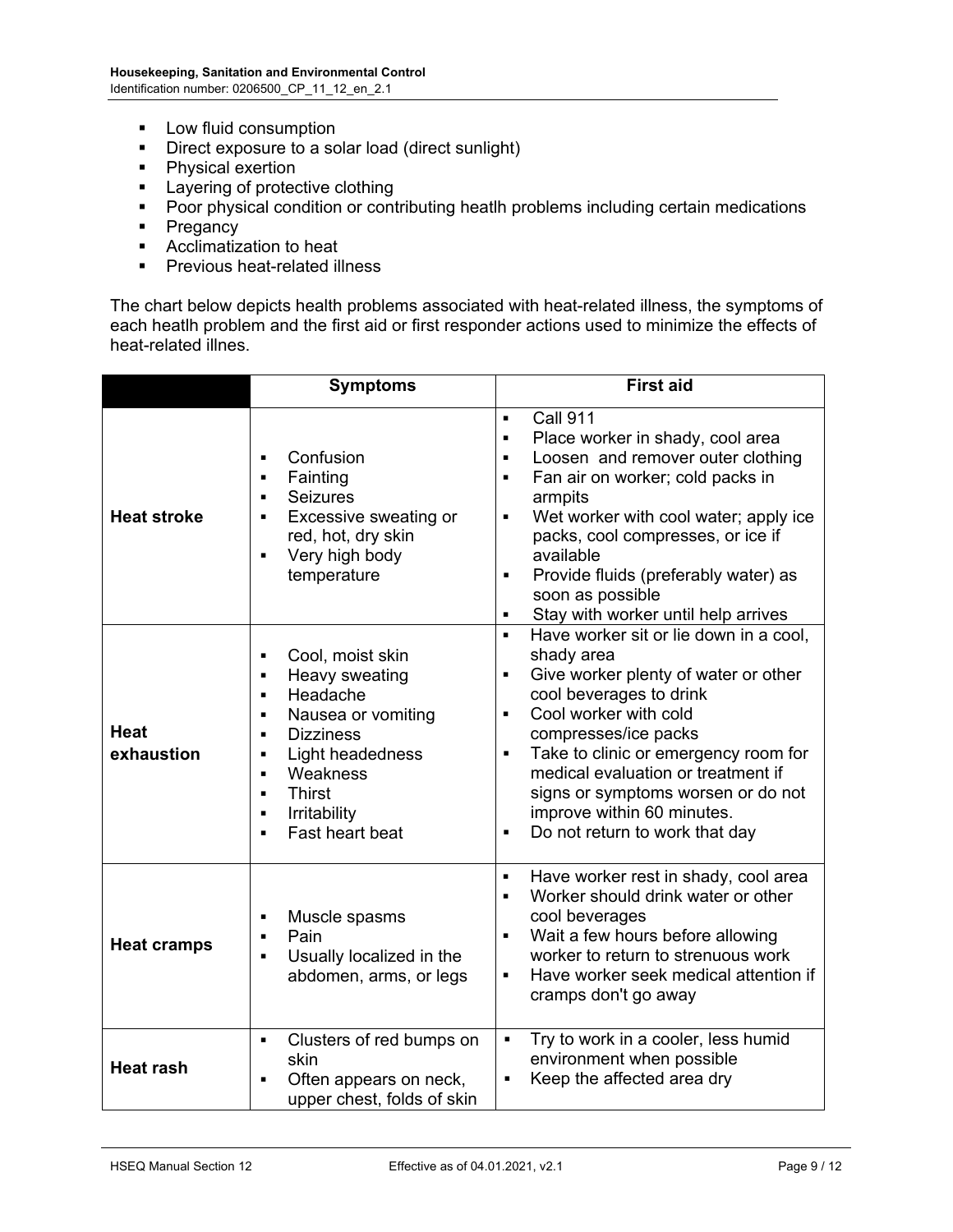#### 6.5.1 Provisions for working in hot weather or conditions

Centennial employees and subcontractors should avoid exposure to extremely hot temperatures when possible. When hot environments or temperatures cannot be avoided, the following provisions should be followed to protect themselves from the effects of heat-related illness by:

- Drinking adequate amounts of water
- **Recognizing and looking for the signs/symptoms of heat-related illness** 
	- Being aware of forecasted temperatures or activities that may create heat
		- o The NOAA website or equivalent will be used for temperature forecasting
- Blocking out direct sun or other heat sources
- Using cooling fans/air-conditioning; rest regularly
- Wearing lightweight, light colored, loose-fitting clothes
- Avoiding consumption of caffeinated drinks and heavy meals

#### 6.5.2 Training

Centennial employees will be trained in:

- Environmental factors that contribute to the risk of heat-related illness
- General awareness of personal factors that may increase susceptibility to heat-related illness including, but not limited to:
	- o Individual's age
	- o Degree of acclimatization
	- o Medical conditions
	- o Drinking water consumption
	- o Caffeine use
	- o Nicotine use
	- o Medications that affect the body's responses to heat
- Removing heat-retaining personal protective equipment such as non-breathable chemical resistant clothing during all breaks
- **Figurent consumption of drinking water or other acceptable beverages**
- The different types of heat-related illness, the common signs and symptoms of heatrelated illness and methods used to treat heat-related illness
- **IMMED 19 Immediately reporting signs or symptoms of heat-related illness in either themselves or in** others

#### **6.6 Cold stress**

Centennial employees and subcontractors who are exposed to extreme cold temperatures or work in prolonged cold environments may be at risk of cold stress. Extreme cold weather is a dangerous situation that can create health emergencies in susceptible people, such as those without shelter, outdoor workers, and those who work in an area that is poorly insulated or without heat. What constitutes cold stress and its effects can vary across different regions in the United States. In regions relatively unaccustomed to winter weather, near freezing temperatures are considered factors for cold stress. Whenever temperatures drop significantly below normal temperatures and wind speed increases, heat can more rapidly leave the body.

Cold stress occurs by reducing the body's skin temperature and eventually the internal body temperature (core temperature). This leads to serious health problems, and may cause tissue damage, and possibly death.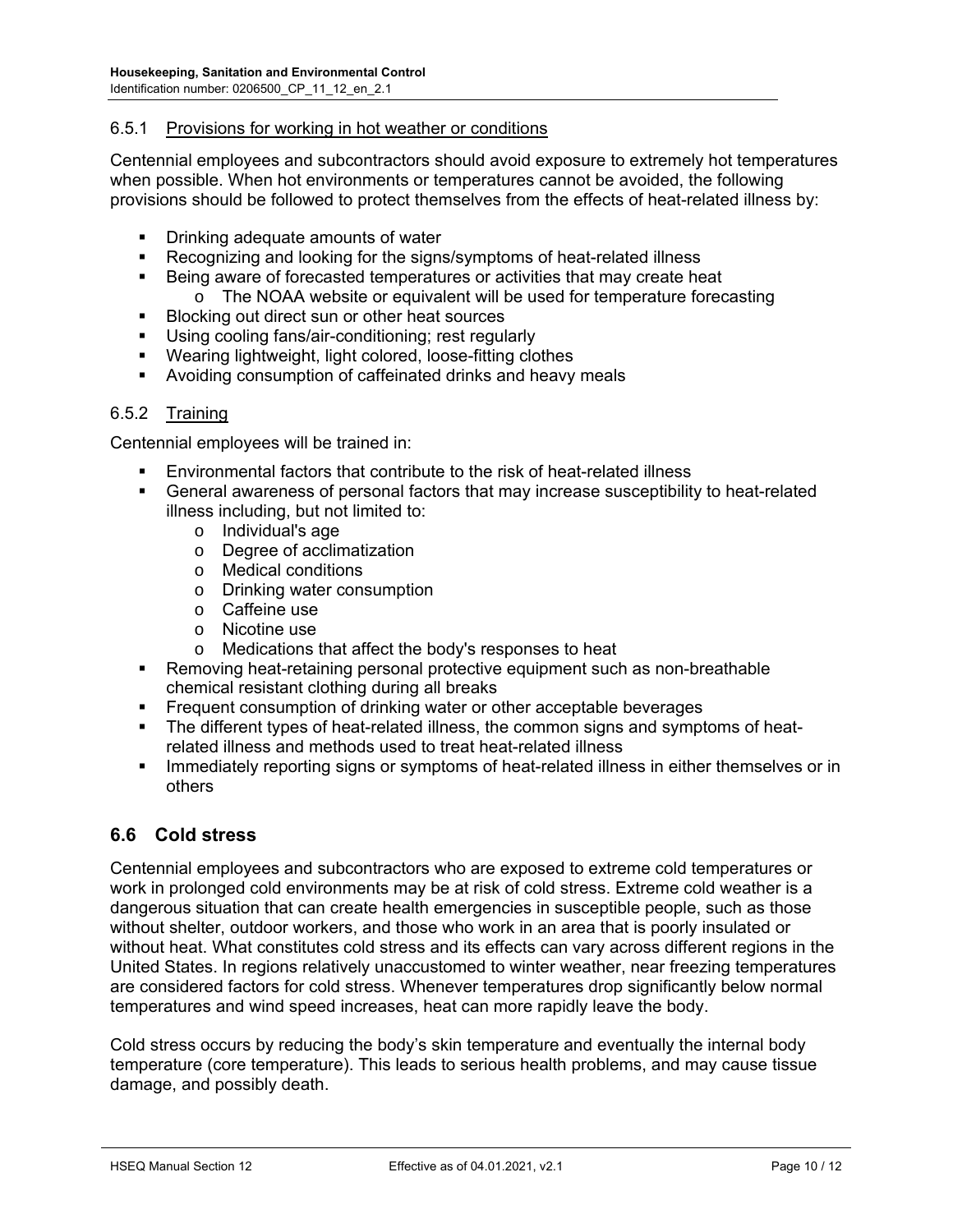Below are the specific health problems caused by exposure to cold temperatures:

- **-** Hypothermia
- **Frost bite**
- **F** Trenchfoot/immersion

Risk factors for cold stress include:

- **Temperature of the surrounding air**
- **Movement of the surrounding air**
- Wetness/dampness
- **Predisposing health conditions such as hypertension, hypothyroidism, and diabetes**
- Poor physical conditioning
- **Length of exposure to cold conditions**

The chart below depicts health problems associated with cold stress, the symptoms of each heatlh problem and the first aid or first responder actions used to minimize the effects of cold stress.

|                             | <b>Symptoms</b>                                                                                                                                                                                                                                                                                                        | <b>First aid</b>                                                                                                                                                                                                                                                                                                                                                                                             |
|-----------------------------|------------------------------------------------------------------------------------------------------------------------------------------------------------------------------------------------------------------------------------------------------------------------------------------------------------------------|--------------------------------------------------------------------------------------------------------------------------------------------------------------------------------------------------------------------------------------------------------------------------------------------------------------------------------------------------------------------------------------------------------------|
| Hypothermia                 | Shivering<br>$\blacksquare$<br>Fatigue<br>п<br>Loss or coordination<br>П<br>Confusion<br>п<br>Unable to walk or stand<br>Pupils become dilated<br>$\blacksquare$<br><b>Breathing slows</b><br>٠<br>Loss of consciousness<br><b>Blue skin</b><br>$\blacksquare$                                                         | Warm the center of their body<br>$\blacksquare$<br>first-chest, neck, head, and<br>groin- Call 911 immediately<br>Move the person to a warm<br>$\blacksquare$<br>and dry area<br>Remove wet clothes, cover the<br>$\blacksquare$<br>body including head and neck<br>Give warm sweetened drinks<br>$\blacksquare$<br>If victim has no pulse, begin<br>$\blacksquare$<br>cardiopulmonary resuscitation<br>(CPR |
| <b>Frostbite</b>            | Reduced blood flow to<br>$\blacksquare$<br>hands and feet<br>Reddened skin develops<br>$\blacksquare$<br>gray and white patches<br>Numbness in affected<br>$\blacksquare$<br>area<br>Tingling or stinging<br>$\blacksquare$<br>Skin feels firm or hard<br>$\blacksquare$<br>Blisters may occur in<br>٠<br>severe cases | Follow the above first aid for<br>$\blacksquare$<br>hypothermia<br>Do not rub affected areas<br>$\blacksquare$<br>Loosely cover and protect the<br>$\blacksquare$<br>area from contact<br>Do not try to re-warm<br>$\blacksquare$<br>Give warm sweetened drinks<br>$\blacksquare$                                                                                                                            |
| <b>Trenchfoot/immersion</b> | Reddening of the skin<br>$\blacksquare$<br>Leg cramps<br>٠<br><b>Numbness or Swelling</b><br>$\blacksquare$<br>Tingling pain<br>П<br><b>Blisters or ulcers</b><br>п<br>Bleeding under the skin<br>Gangrene                                                                                                             | Remove shoes/boots and wet<br>$\blacksquare$<br>socks<br>Dry the feet<br>$\blacksquare$<br>Avoid walking on feet, as this<br>٠<br>may cause tissue damage                                                                                                                                                                                                                                                    |